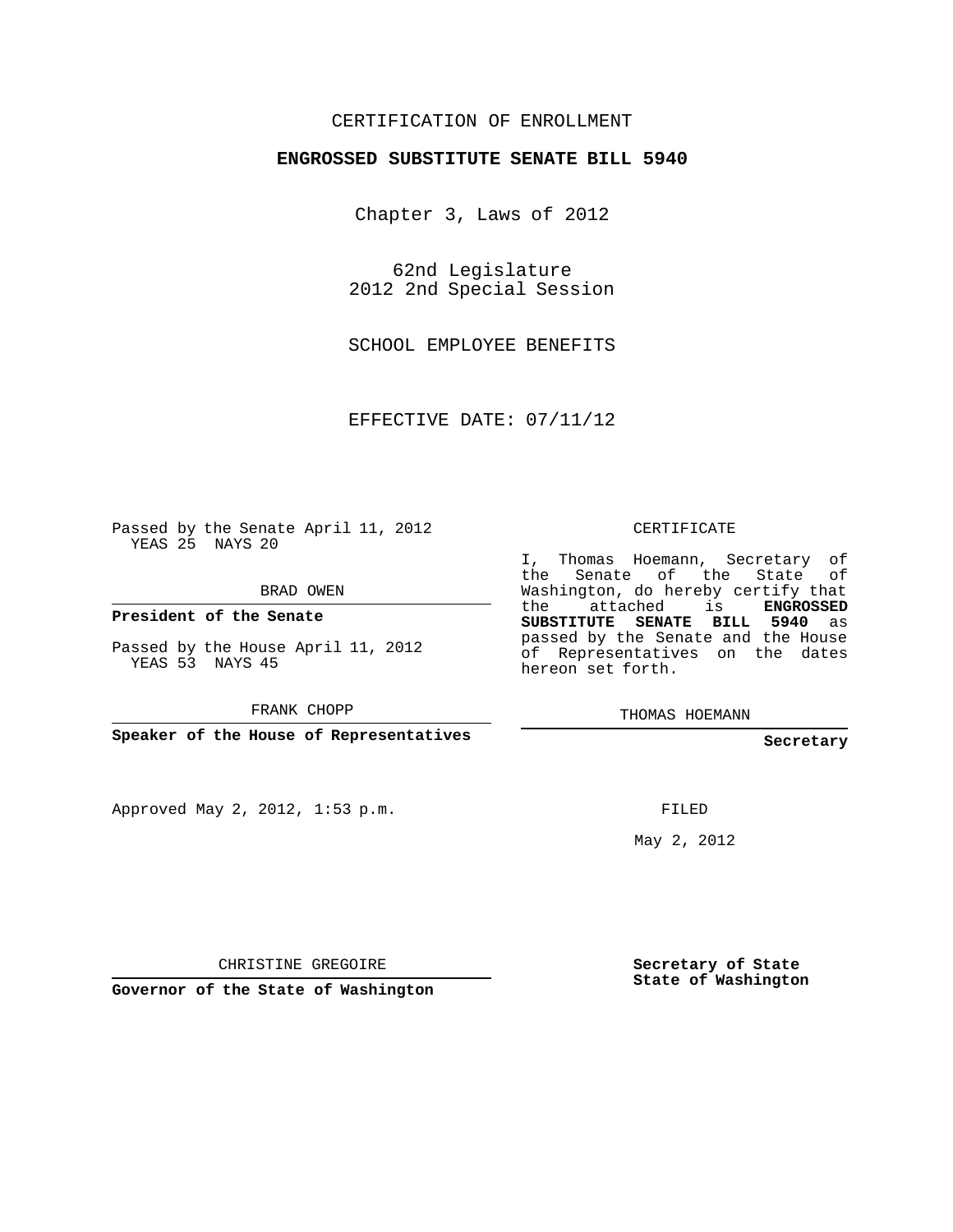# **ENGROSSED SUBSTITUTE SENATE BILL 5940** \_\_\_\_\_\_\_\_\_\_\_\_\_\_\_\_\_\_\_\_\_\_\_\_\_\_\_\_\_\_\_\_\_\_\_\_\_\_\_\_\_\_\_\_\_

\_\_\_\_\_\_\_\_\_\_\_\_\_\_\_\_\_\_\_\_\_\_\_\_\_\_\_\_\_\_\_\_\_\_\_\_\_\_\_\_\_\_\_\_\_

Passed Legislature - 2012 2nd Special Session

## **State of Washington 62nd Legislature 2012 2nd Special Session**

**By** Senate Ways & Means (originally sponsored by Senators Hobbs, Ericksen, Keiser, Tom, Kastama, and Zarelli)

READ FIRST TIME 04/06/12.

 AN ACT Relating to public school employees' insurance benefits; amending RCW 28A.400.280, 28A.400.350, 28A.400.275, and 42.56.400; adding a new section to chapter 48.02 RCW; adding a new section to chapter 41.05 RCW; adding a new section to chapter 44.28 RCW; adding a new section to chapter 48.62 RCW; and creating a new section.

BE IT ENACTED BY THE LEGISLATURE OF THE STATE OF WASHINGTON:

NEW SECTION. **Sec. 1.** (1) The legislature finds that:

 (a) Each year, nearly one billion dollars in public funds are spent on the purchase of employee insurance benefits for more than two hundred thousand public school employees and their dependents;

 (b) The legislature and school districts and their employees need better information to improve current practices and inform future decisions with regard to health insurance benefits;

 (c) Recent work by the state auditor's office and the state health care authority have advanced discussions throughout the state on opportunities to improve the current system; and

 (d) Two major themes have emerged: (i) The state, school districts, and employees need better information and data to make better health insurance purchasing decisions within the K-12 system;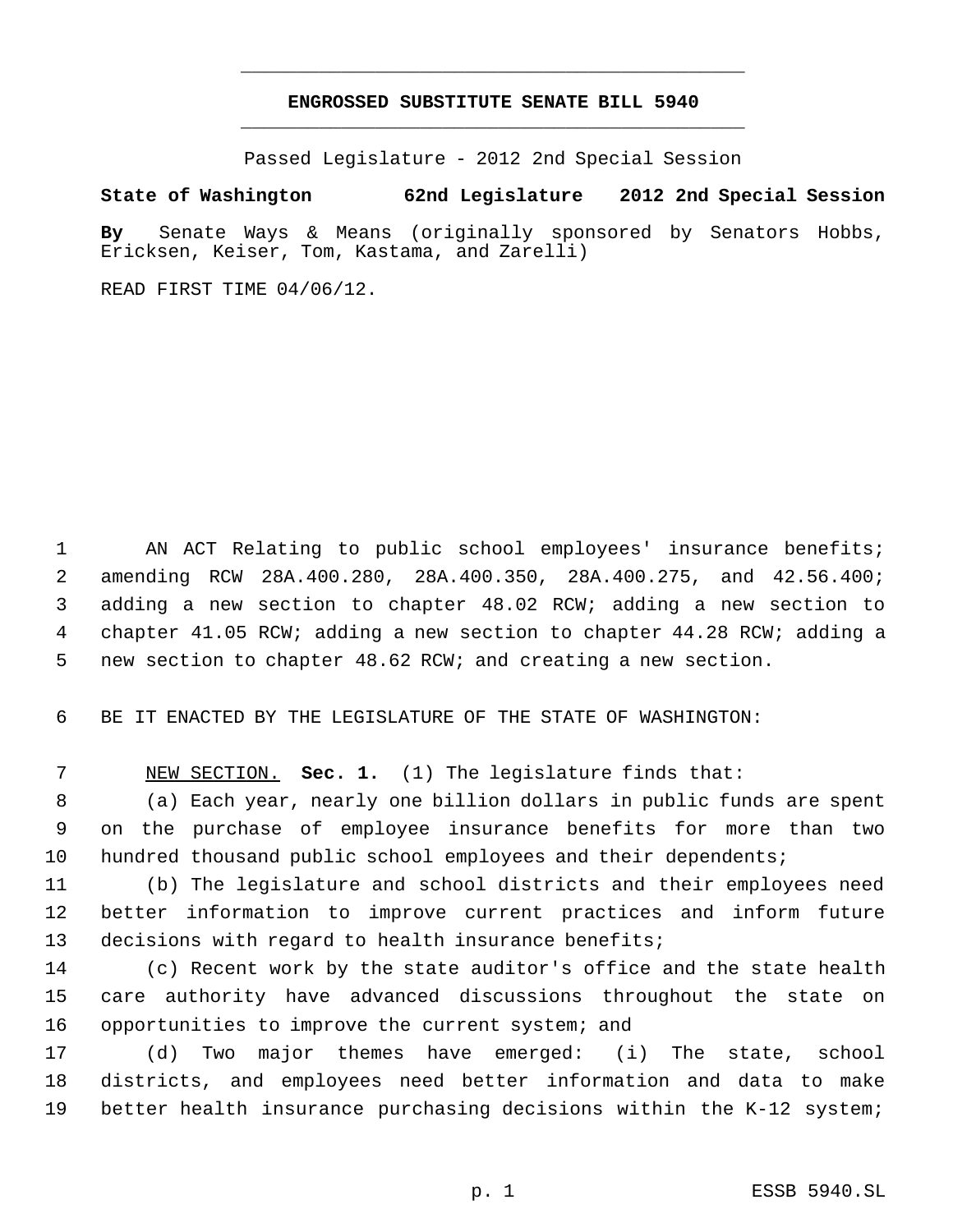(ii) affordability is a significant concern for all employees, especially for employees seeking full family insurance coverage and for the lowest-paid and part-time employees.

(2) The legislature establishes the following goals:

 (a) Improve the transparency of health benefit plan claims and financial data to assure prudent and efficient use of taxpayers' funds at the state and local levels;

 (b) Create greater affordability for full family coverage and greater equity between premium costs for full family coverage and for 10 employee only coverage for the same health benefit plan;

 (c) Promote health care innovations and cost savings, and 12 significantly reduce administrative costs; and

 (d) Provide greater parity in state allocations for state employee and K-12 employee health benefits.

 (3) The legislature intends to retain current collective bargaining for benefits, and retain state, school district, and employee contributions to benefits.

 **Sec. 2.** RCW 28A.400.280 and 2011 c 269 s 1 are each amended to read as follows:

 (1) Except as provided in subsection (2) of this section, school districts may provide employer fringe benefit contributions after October 1, 1990, only for basic benefits. However, school districts may continue payments under contracts with employees or benefit providers in effect on April 13, 1990, until the contract expires.

 (2) School districts may provide employer contributions after October 1, 1990, for optional benefit plans, in addition to basic benefits, only for employees included in pooling arrangements under this subsection. Optional benefits may include direct agreements as defined in chapter 48.150 RCW, but may not include employee beneficiary accounts that can be liquidated by the employee on termination of employment. Optional benefit plans may be offered only if:

 (a) The school district pools benefit allocations among employees using a pooling arrangement that includes at least one employee bargaining unit and/or all nonbargaining group employees;

 (b) Each full-time employee included in the pooling arrangement is 36 offered basic benefits, including coverage for dependents( $\left(\frac{1}{f} + \frac{1}{f}\right)$ 37 payroll deduction for premium charges) );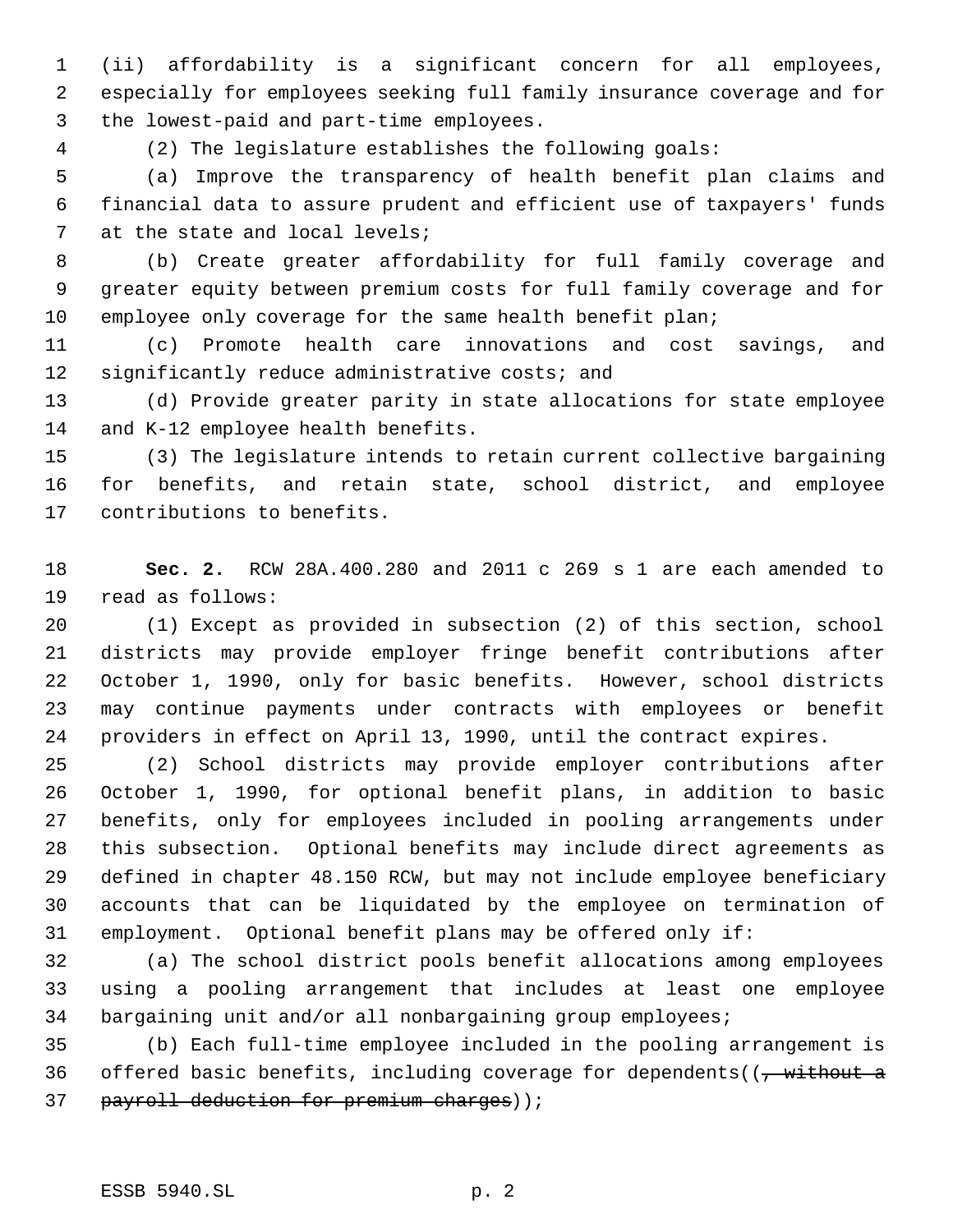(c) Each employee included in the pooling arrangement who elects 2 medical benefit coverage pays a minimum premium charge subject to collective bargaining under chapter 41.59 or 41.56 RCW;

 (d) The employee premiums are structured to ensure employees 5 selecting richer benefit plans pay the higher premium;

 (e) Each full-time employee included in the pooling arrangement, regardless of the number of dependents receiving basic coverage, receives the same additional employer contribution for other coverage 9 or optional benefits; and

 $((\{d\})$   $(f)$  For part-time employees included in the pooling arrangement, participation in optional benefit plans shall be governed by the same eligibility criteria and/or proration of employer contributions used for allocations for basic benefits.

 (3) Savings accruing to school districts due to limitations on benefit options under this section shall be pooled and made available by the districts to reduce out-of-pocket premium expenses for employees needing basic coverage for dependents. School districts are not intended to divert state benefit allocations for other purposes.

 **Sec. 3.** RCW 28A.400.350 and 2011 c 269 s 2 are each amended to read as follows:

 (1) The board of directors of any of the state's school districts or educational service districts may make available liability, life, health, health care, accident, disability, and salary protection or insurance, direct agreements as defined in chapter 48.150 RCW, or any one of, or a combination of the types of employee benefits enumerated in this subsection, or any other type of insurance or protection, for the members of the boards of directors, the students, and employees of the school district or educational service district, and their 29 dependents. Such coverage may be provided by contracts or agreements with private carriers, with the state health care authority after July 1, 1990, pursuant to the approval of the authority administrator, or through self-insurance or self-funding pursuant to chapter 48.62 RCW, or in any other manner authorized by law. Any direct agreement must comply with RCW 48.150.050.

 (2) Whenever funds are available for these purposes the board of directors of the school district or educational service district may contribute all or a part of the cost of such protection or insurance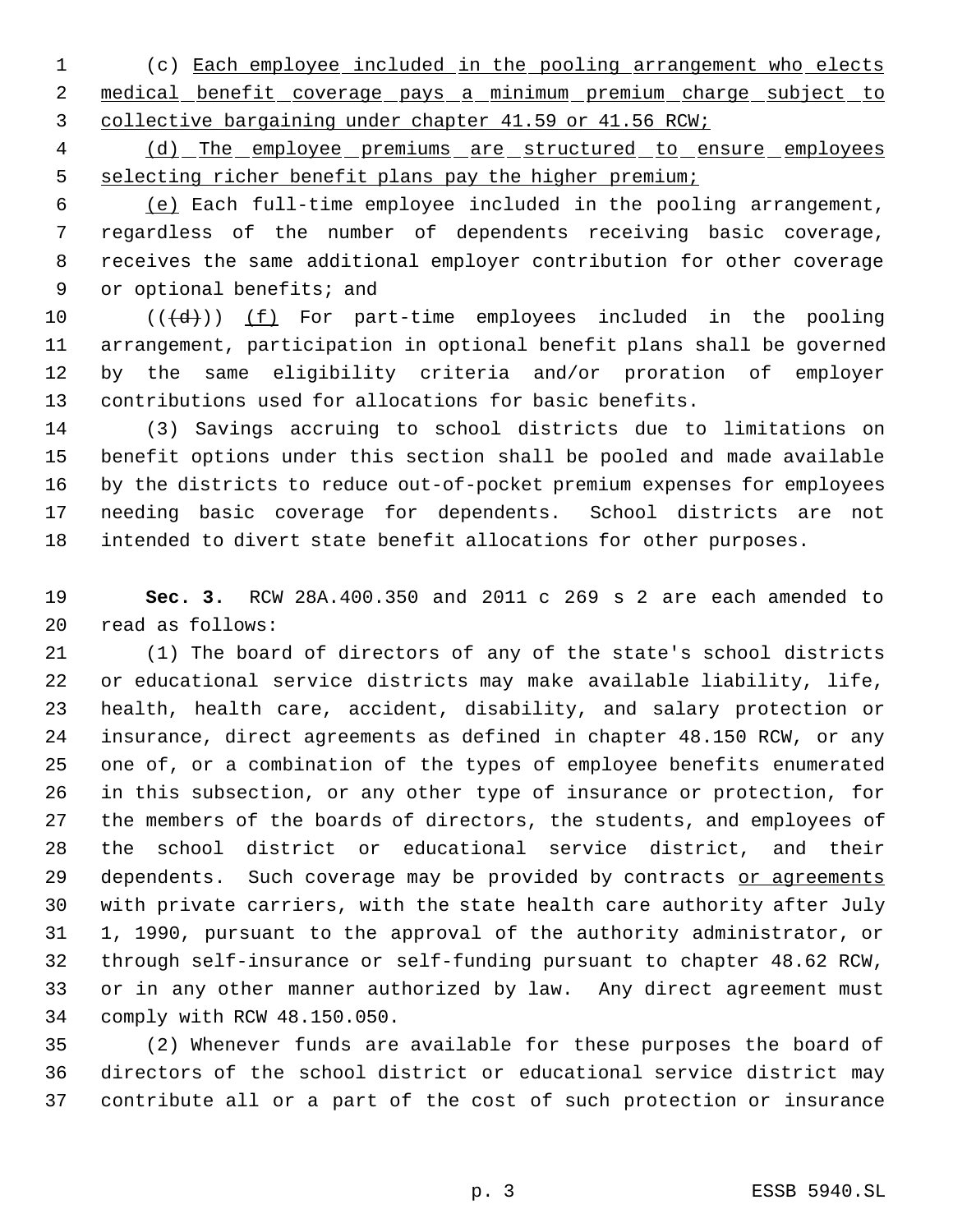for the employees of their respective school districts or educational service districts and their dependents. The premiums on such liability insurance shall be borne by the school district or educational service district.

 After October 1, 1990, school districts may not contribute to any employee protection or insurance other than liability insurance unless the district's employee benefit plan conforms to RCW 28A.400.275 and 28A.400.280.

 (3) For school board members, educational service district board members, and students, the premiums due on such protection or insurance shall be borne by the assenting school board member, educational service district board member, or student. The school district or educational service district may contribute all or part of the costs, including the premiums, of life, health, health care, accident or disability insurance which shall be offered to all students participating in interschool activities on the behalf of or as representative of their school, school district, or educational service district. The school district board of directors and the educational service district board may require any student participating in extracurricular interschool activities to, as a condition of participation, document evidence of insurance or purchase insurance that will provide adequate coverage, as determined by the school district board of directors or the educational service district board, for medical expenses incurred as a result of injury sustained while participating in the extracurricular activity. In establishing such a requirement, the district shall adopt regulations for waiving or reducing the premiums of such coverage as may be offered through the school district or educational service district to students participating in extracurricular activities, for those students whose families, by reason of their low income, would have difficulty paying the entire amount of such insurance premiums. The district board shall adopt regulations for waiving or reducing the insurance coverage requirements for low-income students in order to assure such students are not prohibited from participating in extracurricular interschool activities.

 (4) All contracts or agreements for insurance or protection written to take advantage of the provisions of this section shall provide that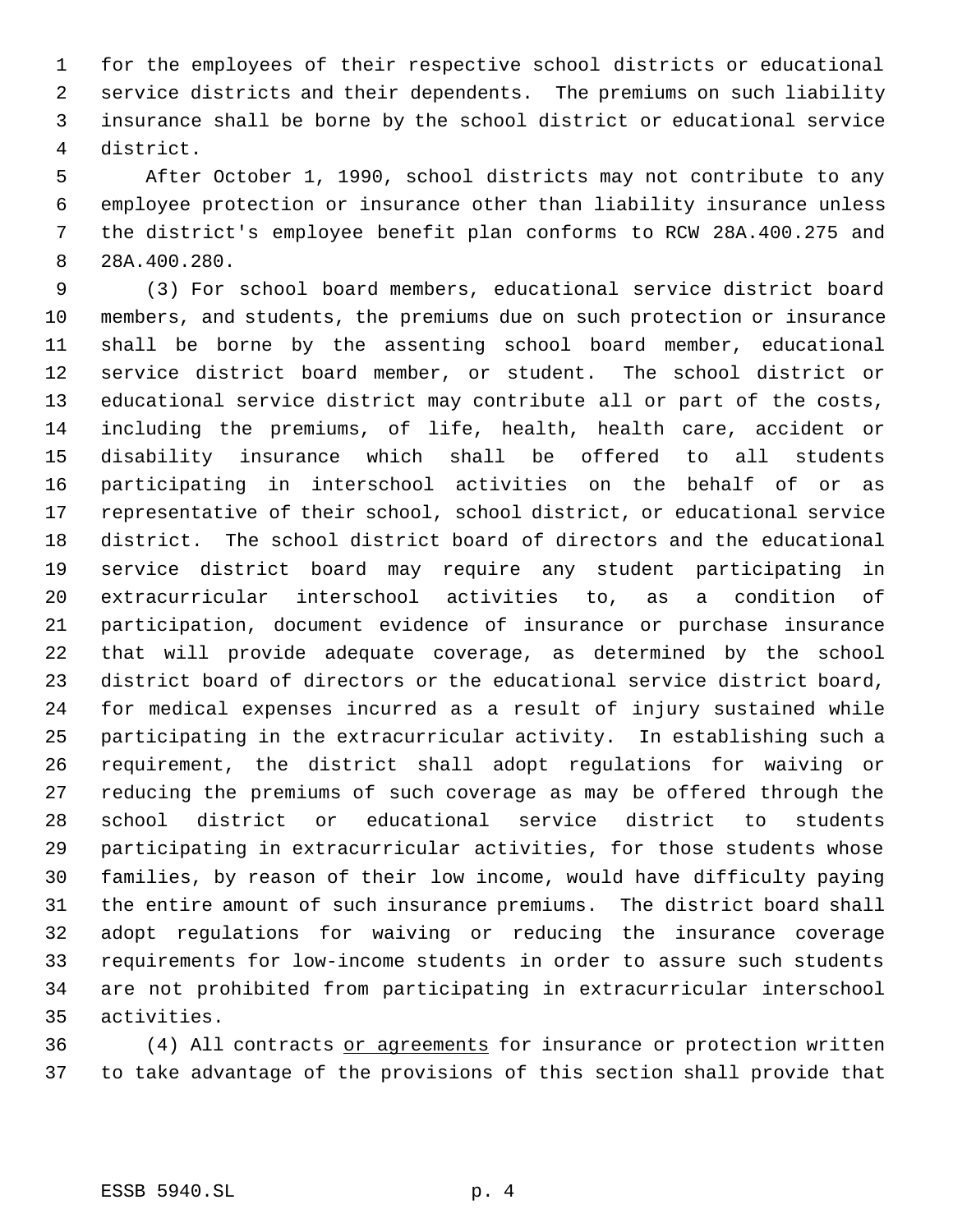the beneficiaries of such contracts may utilize on an equal participation basis the services of those practitioners licensed pursuant to chapters 18.22, 18.25, 18.53, 18.57, and 18.71 RCW.

 (5) School districts offering medical, vision, and dental benefits shall:

 (a) Offer a high deductible health plan option with a health savings account that conforms to section 223, part VII of subchapter 1 of the internal revenue code of 1986. School districts shall comply 9 with all applicable federal standards related to the establishment of 10 health savings accounts;

 (b) Make progress toward employee premiums that are established to ensure that full family coverage premiums are not more than three times 13 the premiums for employees purchasing single coverage for the same coverage plan, unless a subsequent premium differential target is defined as a result of the review and subsequent actions described in section 6 of this act;

 (c) Offer employees at least one health benefit plan that is not a 18 high deductible health plan offered in conjunction with a health savings account in which the employee share of the premium cost for a 20 full-time employee, regardless of whether the employee chooses employee-only coverage or coverage that includes dependents, does not exceed the share of premium cost paid by state employees during the 23 state employee benefits year that started immediately prior to the school year.

 (6) All contracts or agreements for employee benefits must be held 26 to responsible contracting standards, meaning a fair, prudent, and accountable competitive procedure for procuring services that includes 28 an open competitive process, except where an open process would compromise cost-effective purchasing, with documentation justifying the approach.

# (7) School districts offering medical, vision, and dental benefits shall also make progress on promoting health care innovations and cost savings and significantly reduce administrative costs.

 (8) All contracts or agreements for insurance or protection described in this section shall be in compliance with this act.

 (9) Upon notification from the office of the insurance commissioner 37 of a school district's substantial noncompliance with the data reporting requirements of RCW 28A.400.275, and the failure is due to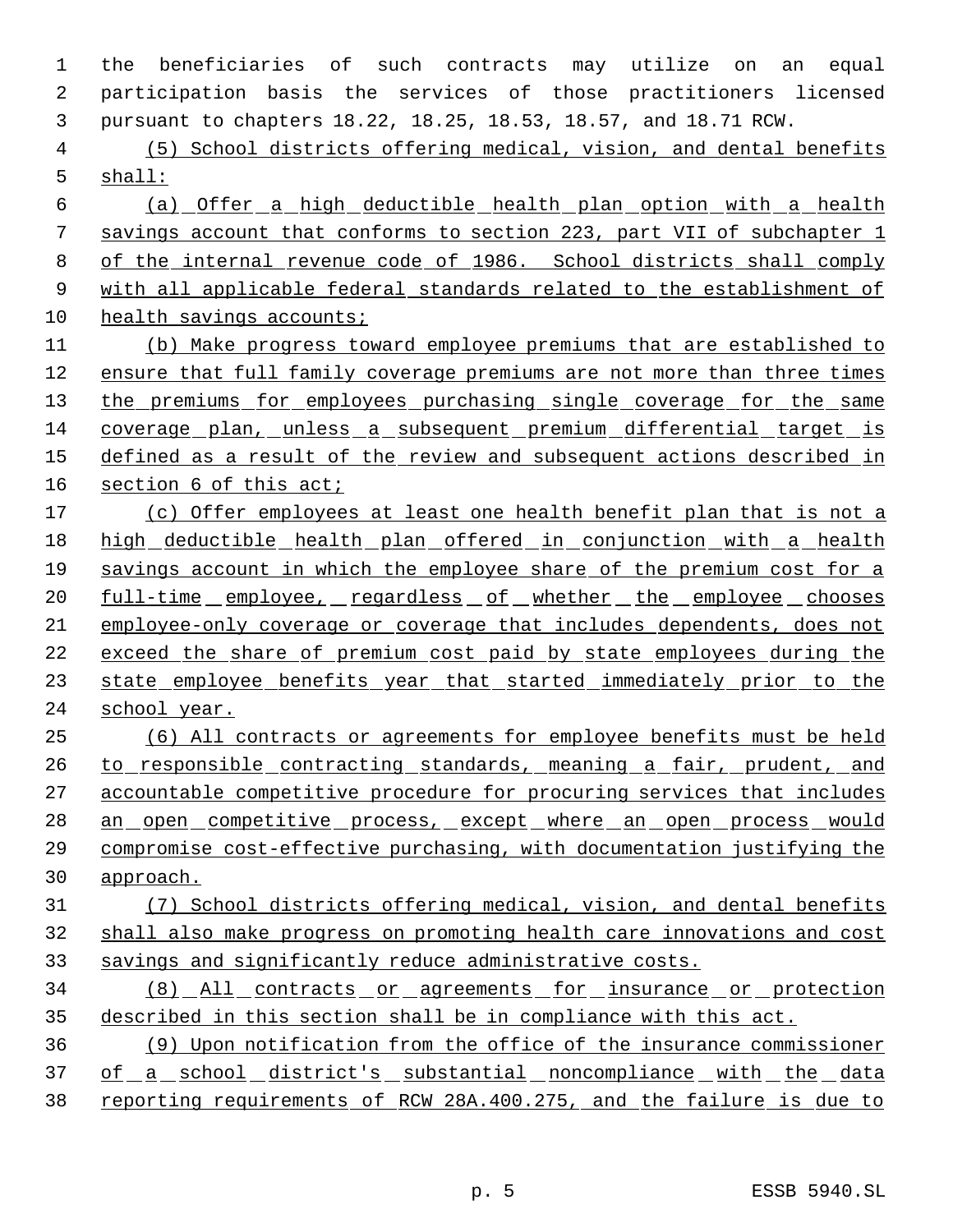1 the action or inaction of the school district, and if the noncompliance 2 has occurred for two reporting periods, the superintendent is 3 authorized and required to limit the school district's authority 4 provided in subsection (1) of this section regarding employee health benefits to the provision of health benefit coverage provided by the

state health care authority.

 **Sec. 4.** RCW 28A.400.275 and 1990 1st ex.s. c 11 s 5 are each amended to read as follows:

9 (1) Any contract or agreement for employee benefits executed after April 13, 1990, between a school district and a benefit provider or employee bargaining unit is null and void unless it contains an agreement to abide by state laws relating to school district employee benefits. The term of the contract or agreement may not exceed one year.

15 (2) School districts and their benefit providers shall annually 16 submit<sub>1</sub> by a date determined by the office of the insurance commissioner, the following information and data for the prior calendar 18 year to the ((Washington-state-health-care-authority-a-summary 19 descriptions-of-all-benefits-offered-under-the-district's-employee benefit plan. The districts shall also submit data to the health care 21 authority - specifying - the - total - number - of - employees - and, - for - each employee, types of coverage or benefits received including numbers of 23 covered dependents, the number of eligible dependents, the amount of 24 the -district's -contribution, -additional -premium -costs -paid -by -the employee - through - payroll - deductions,  $-$  and  $-$  the  $-$  age  $-$  and  $-$  sex  $-$  of  $-$  the 26 employee and each dependent.) office of the insurance commissioner:

 (a) Progress by the district and its benefit providers toward greater affordability for full family coverage, health care cost 29 savings, and significantly reduced administrative costs;

 (b) Compliance with the requirement to provide a high deductible health plan option with a health savings account;

(c) An overall plan summary including the following:

 (i) The financial plan structure and overall performance of each health plan including:

(A) Total premium expenses;

- (B) Total claims expenses;
- (C) Claims reserves; and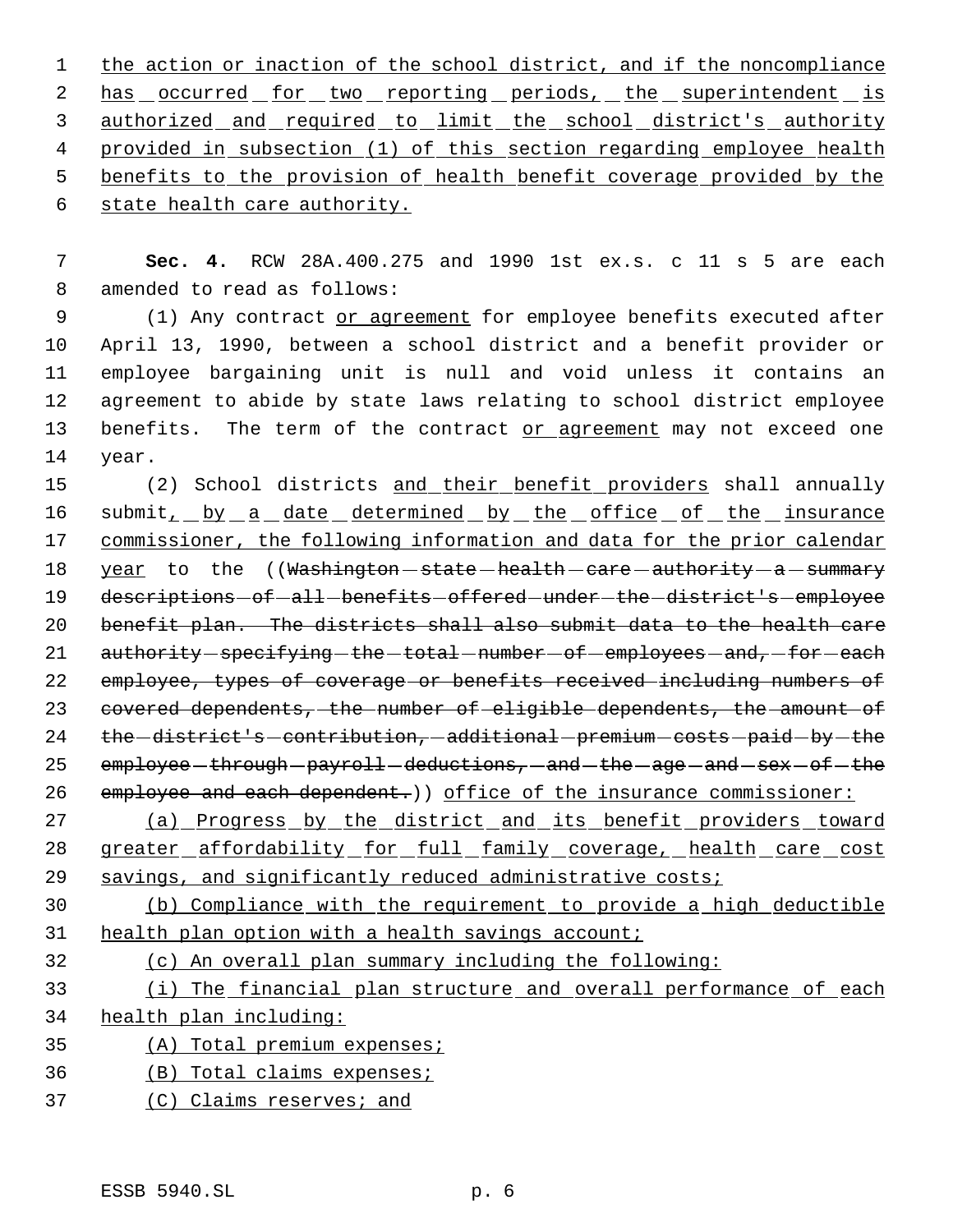(D) Plan administration expenses, including compensation paid to brokers;

 (ii) A description of the plan's use of innovative health plan features designed to reduce health benefit premium growth and reduce utilization of unnecessary health services including but not limited to the use of enrollee health assessments or health coach services, care management for high cost or high-risk enrollees, medical or health home payment mechanisms, and plan features designed to create incentives for 9 improved personal health behaviors;

 (iii) Data to provide an understanding of employee health benefit 11 plan coverage and costs, including: The total number of employees and, for each employee, the employee's full-time equivalent status, types of coverage or benefits received including numbers of covered dependents, the number of eligible dependents, the amount of the district's contribution to premium, additional premium costs paid by the employee 16 through payroll deductions, and the age and sex of the employee and each dependent;

 (iv) Data necessary for school districts to more effectively and competitively manage and procure health insurance plans for employees. The data must include, but not be limited to, the following:

 (A) A summary of the benefit packages offered to each group of district employees, including covered benefits, employee deductibles, 23 coinsurance, and copayments, and the number of employees and their 24 dependents in each benefit package;

- (B) Aggregated employee and dependent demographic information, 26 <u>including age band and gender, by insurance tier and by benefit</u> package;
- (C) Total claim payments by benefit package, including premiums paid, inpatient facility claims paid, outpatient facility claims paid,
- physician claims paid, pharmacy claims paid, capitation amounts paid,
- and other claims paid;
- (D) Total premiums paid by benefit package;
- (E) A listing of large claims defined as annual amounts paid in excess of one hundred thousand dollars including the amount paid, the member enrollment status, and the primary diagnosis.
- (3) Annually, school districts and their benefit providers shall 37 jointly report to the office of the insurance commissioner on their health insurance-related efforts and achievements to: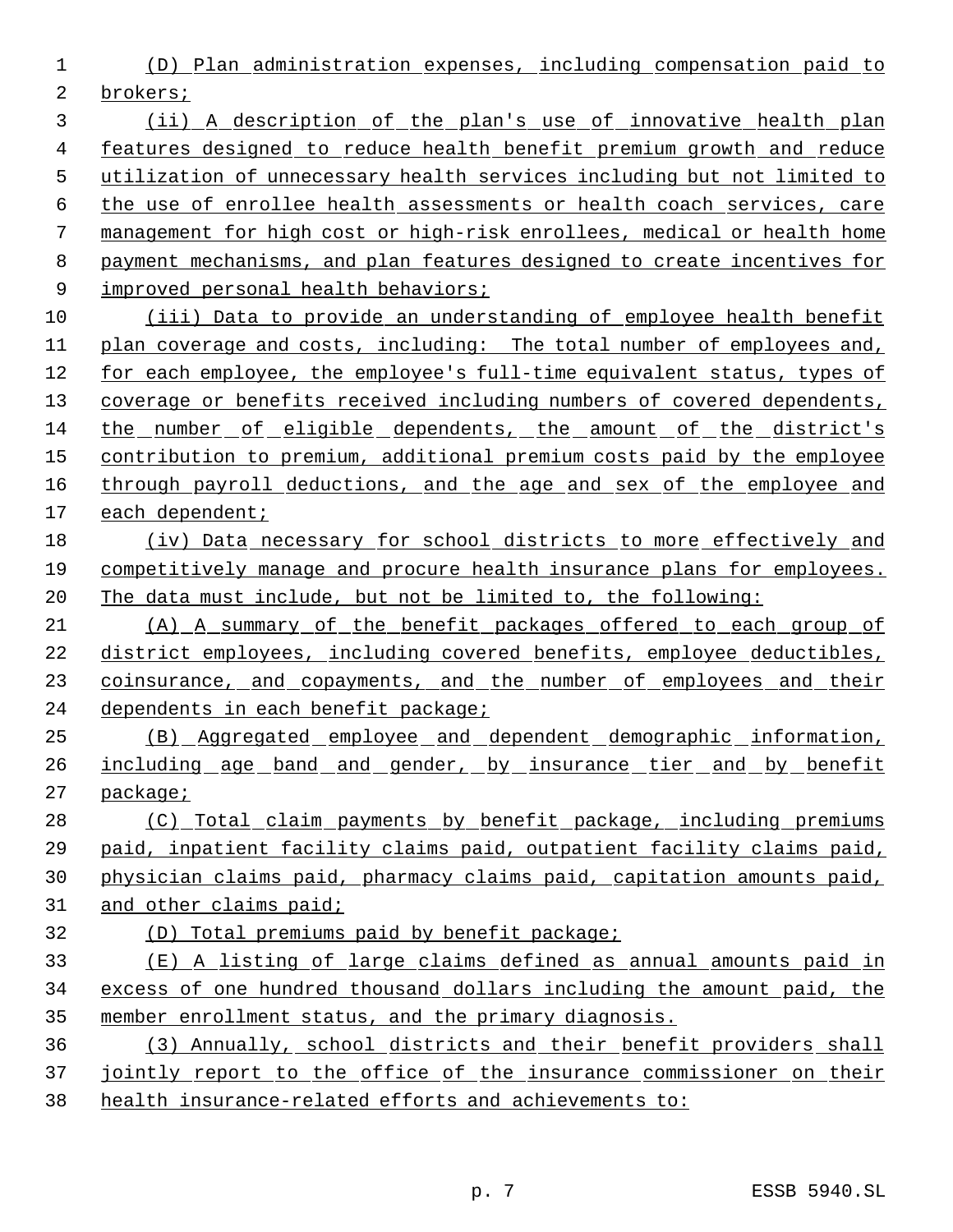(a) Significantly reduce administrative costs for school districts;

2 (b) Improve customer service;

 (c) Reduce differential plan premium rates between employee only 4 and family health benefit premiums;

(d) Protect access to coverage for part-time K-12 employees.

 $(4)$  The ((plan descriptions and the)) information and data shall be submitted in a format and according to a schedule established by the 8 ((health care authority)) office of the insurance commissioner under section 5 of this act to enable the commissioner to meet the reporting obligations under that section.

11  $((+3))$   $(5)$  Any benefit provider offering a benefit plan by 12 contract or agreement with a school district under subsection (1) of 13 this section shall ((agree to)) make available to the school district the benefit plan descriptions and, where available, the demographic 15 information on plan subscribers that the district  $((\frac{1}{18}))$  and benefit 16 provider are required to report to the ((Washington state health care 17 authority)) office of the insurance commissioner under this section.

18  $((+4))$  (6) This section shall not apply to benefit plans offered in the 1989-90 school year.

 NEW SECTION. **Sec. 5.** A new section is added to chapter 48.02 RCW to read as follows:

 (1) For purposes of this section, "benefit provider" has the same meaning as provided in RCW 28A.400.270.

 (2)(a) By December 1, 2013, and December 1st of each year thereafter, the commissioner shall submit a report to the governor, the health care authority, and the legislature on school district health insurance benefits. The report shall be available to the public on the commissioner's web site. The confidentiality of personally identifiable district employee data shall be safeguarded consistent with the provisions of RCW 42.56.400(21).

 (b) The report shall include a summary of each school district's health insurance benefit plans and each district's aggregated financial data and other information as required in RCW 28A.400.275.

 (3) The commissioner shall collect data from school districts or their benefit providers to fulfill the requirements of this section. The commissioner may adopt rules necessary to implement the data submission requirements under this section and RCW 28A.400.275,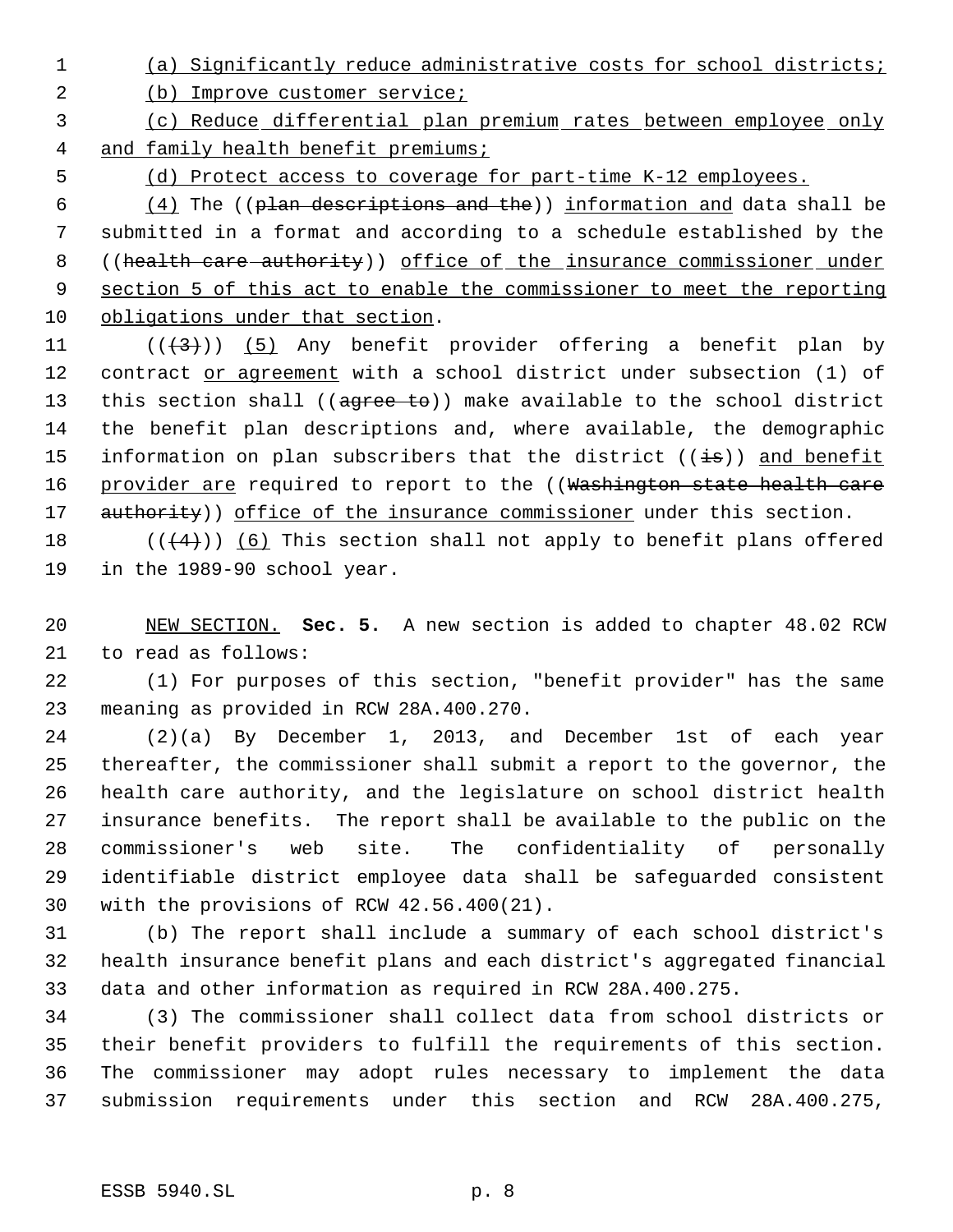including, but not limited to, the format, timing of data reporting, data elements, data standards, instructions, definitions, and data sources.

 (4) In fulfilling the duties under this act, the commissioner shall consult with school district representatives to ensure that the data and reports from benefit providers will give individual school districts sufficient information to enhance districts' ability to understand, manage, and seek competitive alternatives for health insurance coverage for their employees.

 (5) If the commissioner determines that a school district has not substantially complied with the reporting requirements of RCW 28A.400.275, and the failure is due to the action or inaction of the school district, the commissioner will inform the superintendent of public instruction of the noncompliance.

 (6) Data, information, and documents, other than those described in subsection (2) of this section, that are provided by a school district or an entity providing coverage pursuant to this section are exempt from public inspection and copying under this act and chapters 42.17A and 42.56 RCW.

 (7) If a school district or benefit provider does not comply with the data reporting requirements of this section or RCW 28A.400.275, and the failure is due to the actions of an entity providing coverage authorized under Title 48 RCW, the commissioner may take enforcement actions under this chapter.

 (8) The commissioner may enter into one or more personal services contracts with third-party contractors to provide services necessary to accomplish the commissioner's responsibilities under this act.

 NEW SECTION. **Sec. 6.** A new section is added to chapter 41.05 RCW to read as follows:

 By June 1, 2015, the health care authority must report to the governor, legislature, and joint legislative audit and review committee the following duties and analyses, based on two years of reports on school district health benefits submitted to it by the office of the insurance commissioner:

 (1) The director shall establish a specific target to realize the goal of greater equity between premium costs for full family coverage and employee only coverage for the same health benefit plan. In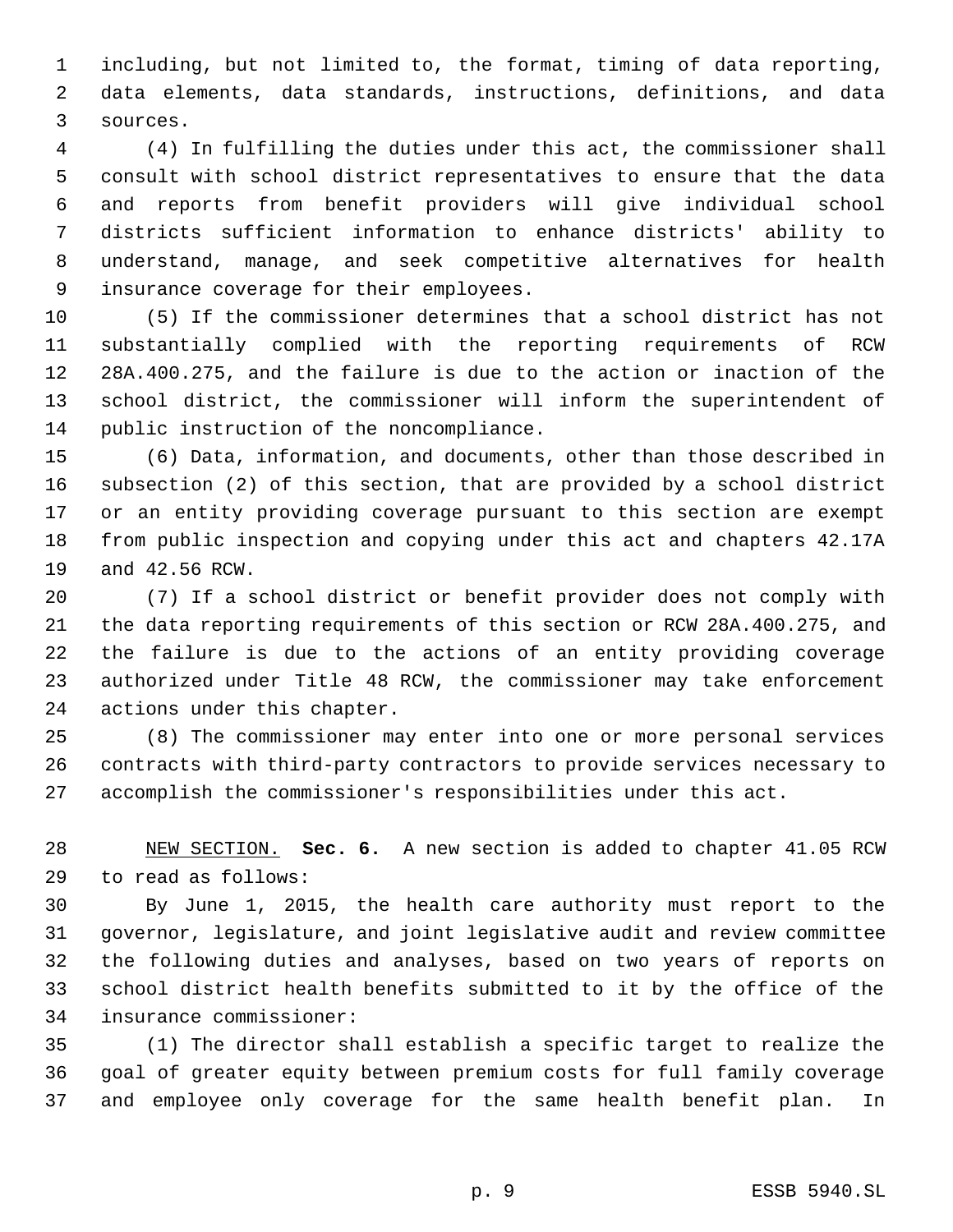developing this target, the director shall consider the appropriateness of the three-to-one ratio of employee premium costs between full family coverage and employee only coverage, and consider alternatives based on the data and information received from the office of the insurance commissioner.

 (2) The director shall also study and report the advantages and disadvantages to the state, local school districts, and district employees:

 (a) Whether better progress on the legislative goals could be achieved through consolidation of school district health insurance purchasing through a single consolidated school employee health benefits purchasing plan;

 (b) Whether better progress on the legislative goals could be achieved by consolidating K-12 health insurance purchasing through the public employees' benefits board program, and whether consolidation into the public employees' benefits board program would be preferable to the creation of a consolidated school employee health benefits purchasing plan;

 (c) Whether certificated or classified employees, as separate groups, would be better served by purchasing health insurance through a single consolidated school employee health benefits purchasing plan or through participation in the public employees' benefits board program; and

 (d) Analyses shall include implications of taking any of the actions described in (a) through (c) of this subsection to include, at a minimum, the following: The costs for the state and school employees, impacts for existing purchasing programs, a proposed timeline for the implementation of any recommended actions.

 NEW SECTION. **Sec. 7.** A new section is added to chapter 44.28 RCW to read as follows:

 (1) By December 31, 2015, the joint committee must review the reports on school district health benefits submitted to it by the office of the insurance commissioner and the health care authority and report to the legislature on the progress by school districts and their benefit providers in meeting the following legislative goals to:

(a) Improve the transparency of health benefit plan claims and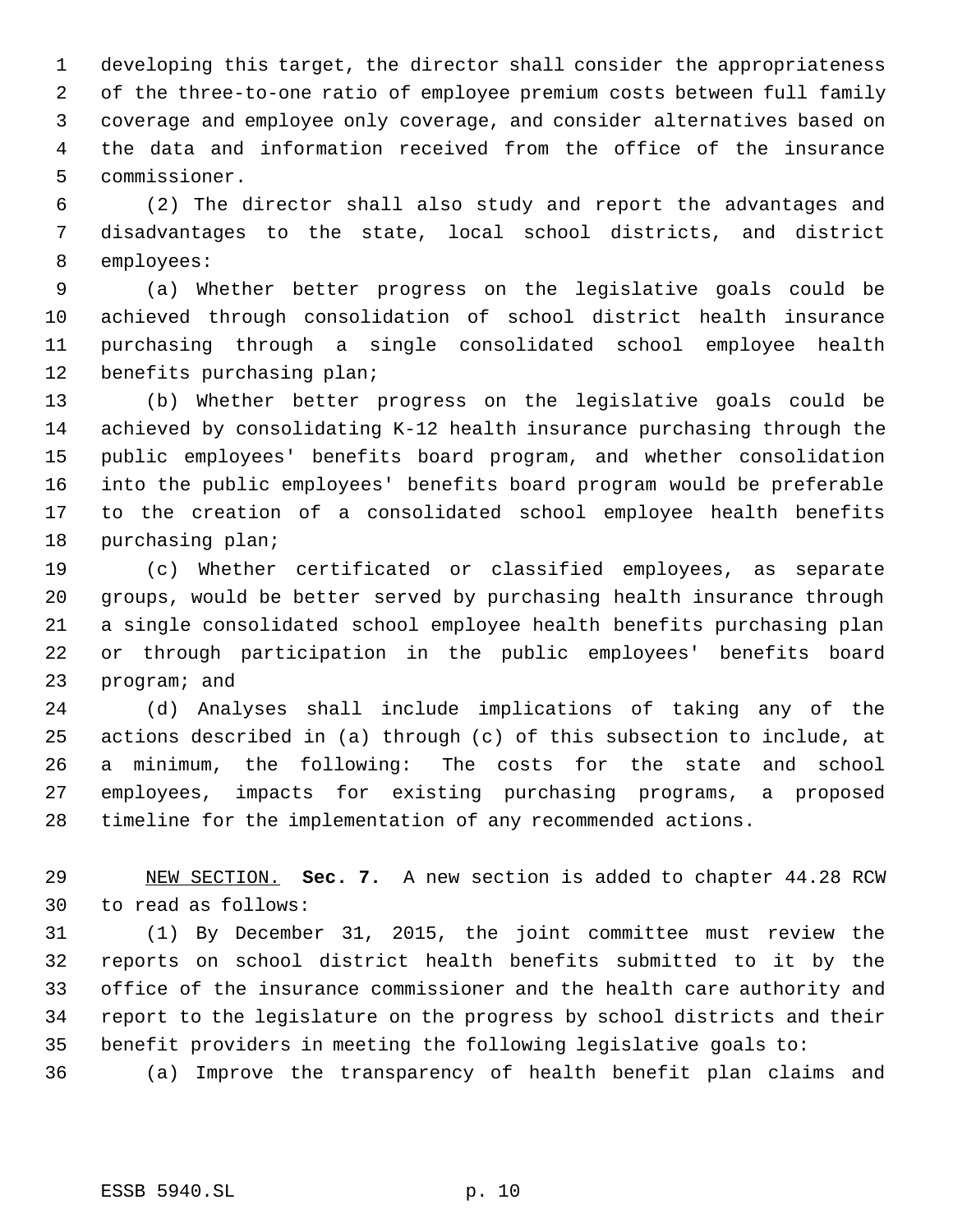financial data to assure prudent and efficient use of taxpayers' funds at the state and local levels;

 (b) Create greater affordability for full family coverage and greater equity between premium costs for full family coverage and employee only coverage for the same health benefit plan;

 (c) Promote health care innovations and cost savings and significantly reduce administrative costs.

 (2) The joint committee shall also make a recommendation regarding a specific target to realize the goal in subsection (1)(b) of this section.

 (3) The joint committee shall report on the status of individual school districts' progress in achieving the goals in subsection (1) of this section.

 (4)(a) In the 2015-2016 school year, the joint committee shall determine which school districts have met the requirements of RCW 28A.400.350 (5) and (6), and shall rank order these districts from highest to lowest in term of their performance in meeting the requirements.

 (b) The joint committee shall then allocate performance grants to the highest performing districts from a performance fund of five million dollars appropriated by the legislature for this purpose. Performance grants shall be used by school districts only to reduce employee health insurance copayments and deductibles. In determining the number of school districts to receive awards, the joint committee must consider the impact of the award on district employee copayments and deductibles in such a manner that the award amounts have a meaningful impact.

 (5) If the joint committee determines that districts and their benefit providers have not made adequate progress, in the judgment of the joint committee, in achieving one or more of the legislative goals in subsection (1) of this section, the joint committee report to the legislature must contain advantages, disadvantages, and recommendations on the following:

 (a) Why adequate progress has not been made, to the extent the joint committee is able to determine the reason or reasons for the insufficient progress;

 (b) What legislative or agency actions would help remove barriers to improvement;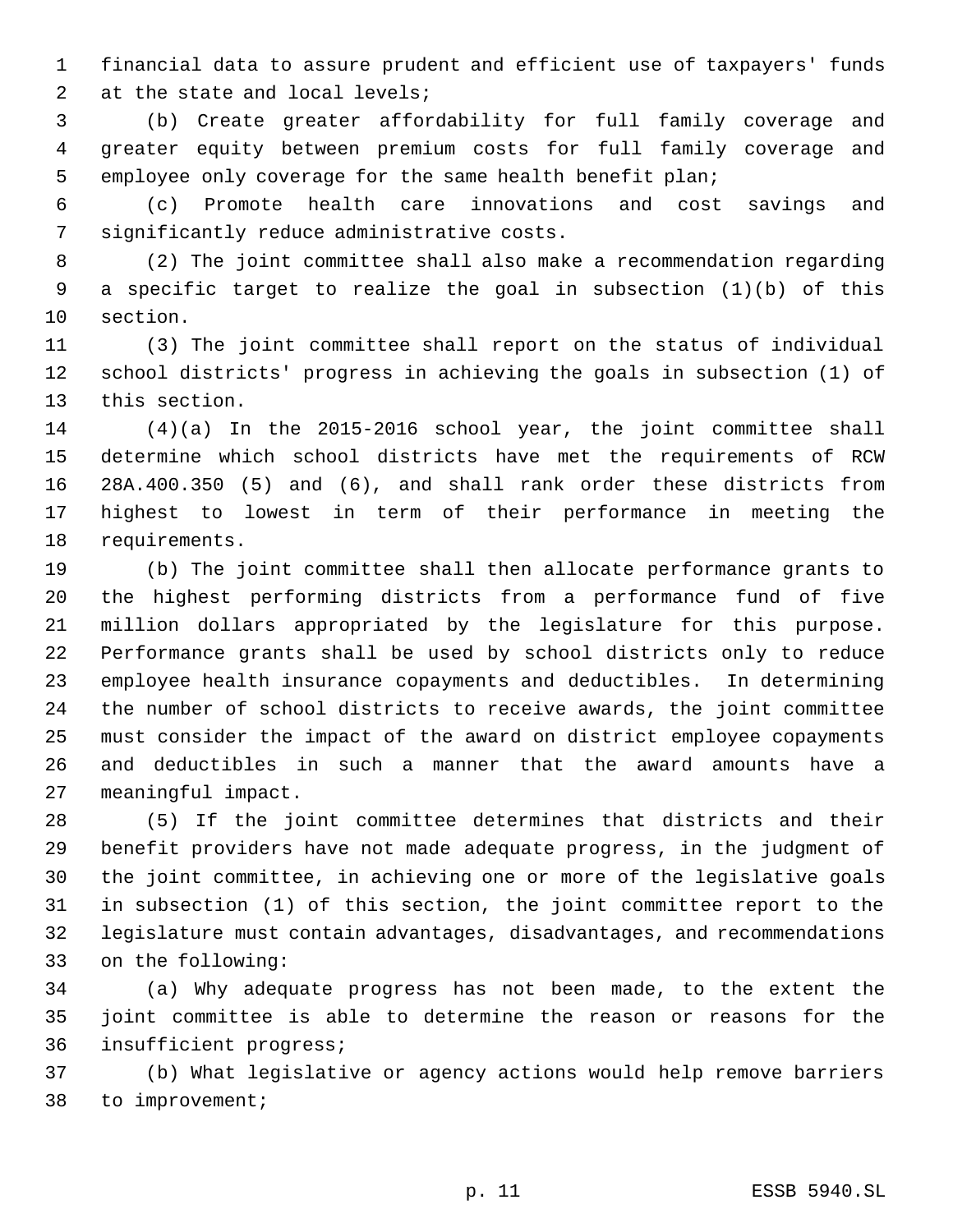(c) Whether school district health insurance purchasing should be accomplished through a single consolidated school employee health benefits purchasing plan;

 (d) Whether school district health insurance purchasing should be accomplished through the public employees' benefits board program, and whether consolidation into the public employees' benefits board program would be preferable to the creation of a consolidated school employee 8 health benefits purchasing plan; and

 (e) Whether certificated or classified employees, as separate groups, would be better served by purchasing health insurance through a single consolidated school employee health benefits purchasing plan or through participation in the public employees' benefits board program.

 (6) The report shall contain any legislation necessary to implement the recommendations of the joint committee.

 (7) The legislature shall take all steps necessary to implement the recommendations of the joint committee unless the legislature adopts alternative strategies to meet its goals during the 2016 session.

 **Sec. 8.** RCW 42.56.400 and 2012 c 222 s 2 are each amended to read as follows:

 The following information relating to insurance and financial institutions is exempt from disclosure under this chapter:

 (1) Records maintained by the board of industrial insurance appeals that are related to appeals of crime victims' compensation claims filed with the board under RCW 7.68.110;

 (2) Information obtained and exempted or withheld from public inspection by the health care authority under RCW 41.05.026, whether retained by the authority, transferred to another state purchased health care program by the authority, or transferred by the authority to a technical review committee created to facilitate the development, acquisition, or implementation of state purchased health care under chapter 41.05 RCW;

 (3) The names and individual identification data of either all owners or all insureds, or both, received by the insurance commissioner under chapter 48.102 RCW;

(4) Information provided under RCW 48.30A.045 through 48.30A.060;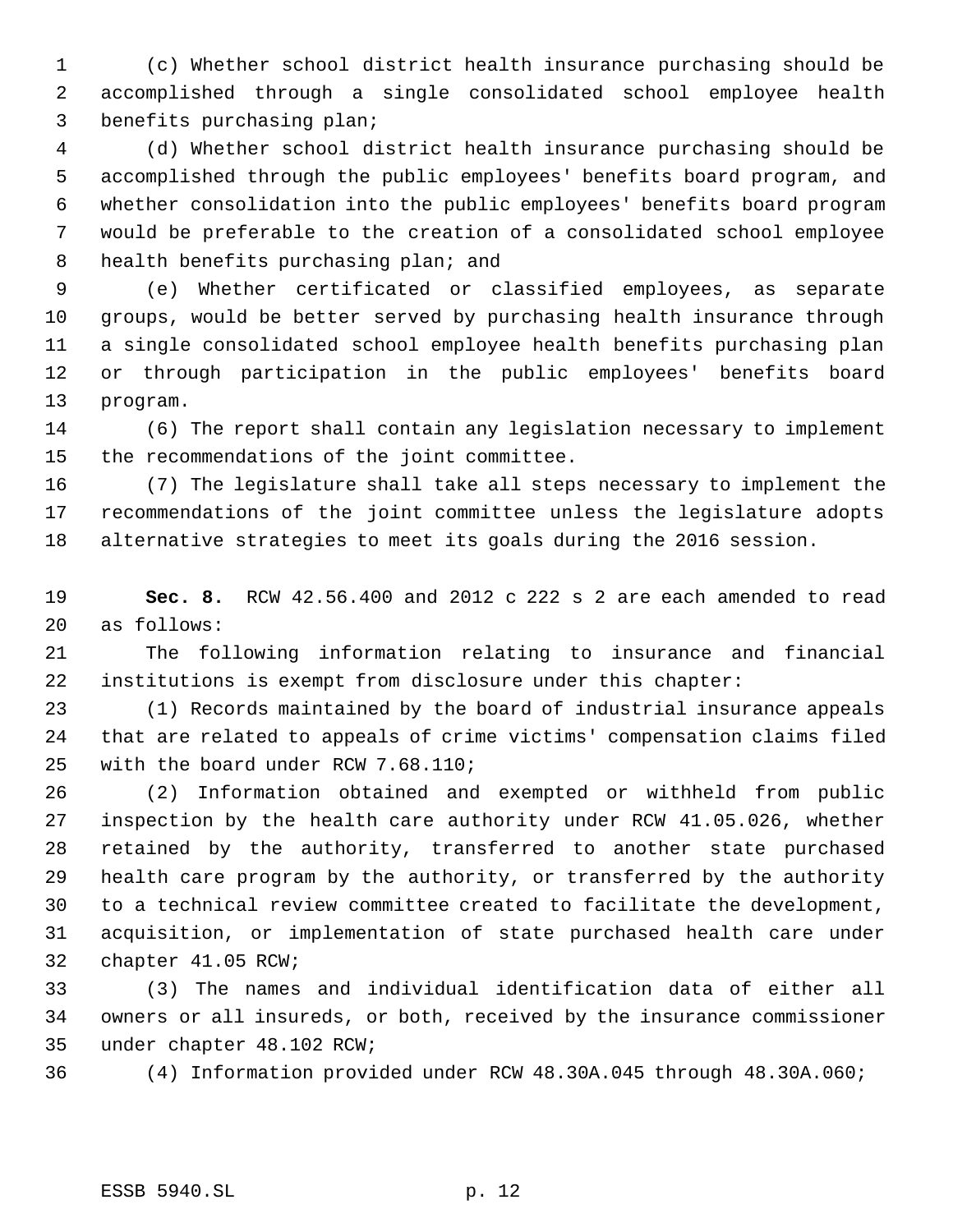(5) Information provided under RCW 48.05.510 through 48.05.535, 48.43.200 through 48.43.225, 48.44.530 through 48.44.555, and 48.46.600 through 48.46.625;

 (6) Examination reports and information obtained by the department of financial institutions from banks under RCW 30.04.075, from savings banks under RCW 32.04.220, from savings and loan associations under RCW 33.04.110, from credit unions under RCW 31.12.565, from check cashers and sellers under RCW 31.45.030(3), and from securities brokers and investment advisers under RCW 21.20.100, all of which is confidential and privileged information;

 (7) Information provided to the insurance commissioner under RCW 48.110.040(3);

 (8) Documents, materials, or information obtained by the insurance commissioner under RCW 48.02.065, all of which are confidential and privileged;

 (9) Confidential proprietary and trade secret information provided to the commissioner under RCW 48.31C.020 through 48.31C.050 and 48.31C.070;

 (10) Data filed under RCW 48.140.020, 48.140.030, 48.140.050, and 7.70.140 that, alone or in combination with any other data, may reveal the identity of a claimant, health care provider, health care facility, insuring entity, or self-insurer involved in a particular claim or a collection of claims. For the purposes of this subsection:

(a) "Claimant" has the same meaning as in RCW 48.140.010(2).

 (b) "Health care facility" has the same meaning as in RCW 48.140.010(6).

 (c) "Health care provider" has the same meaning as in RCW 48.140.010(7).

(d) "Insuring entity" has the same meaning as in RCW 48.140.010(8).

(e) "Self-insurer" has the same meaning as in RCW 48.140.010(11);

 (11) Documents, materials, or information obtained by the insurance commissioner under RCW 48.135.060;

 (12) Documents, materials, or information obtained by the insurance commissioner under RCW 48.37.060;

 (13) Confidential and privileged documents obtained or produced by the insurance commissioner and identified in RCW 48.37.080;

 (14) Documents, materials, or information obtained by the insurance commissioner under RCW 48.37.140;